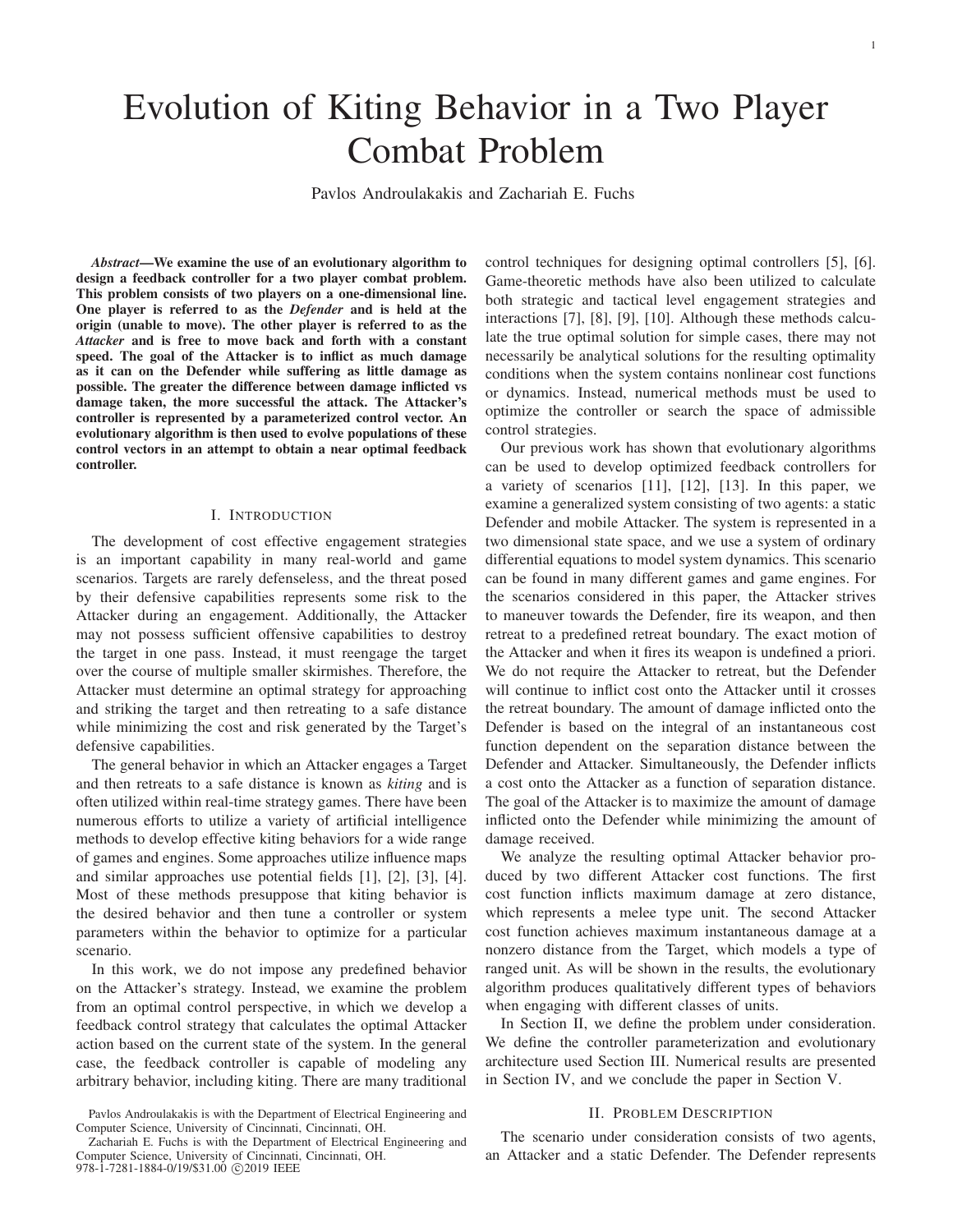a stationary high-value target such as a base, protected resource, or mission objective. The Defender uses its defensive capabilities to inflict damage (or a cost) onto the Attacker over the course of the encounter. The amount of damage inflicted by the Defender on the Attacker is a function of the separation distance between the agents. The Attacker is capable of maneuvering toward or away from the Defender and can inflict damage on the Defender by firing its weapon. Similar to the Defender, the amount of damage inflicted by the Attacker is a function of the separation distance. However, the Attacker possesses a finite amount of weapon energy, and once this energy is depleted, the Attacker can no longer inflict any damage on to the Defender. The Attacker strives to inflict as much damage as possible on the Defender while incurring minimal damage to itself.

The state of the system is represented by a two-dimensional state vector  $\mathbf{x} = (d, w)$ , where d represents the separation distance between the Attacker and Defender and  $w$  represents the Attacker's remaining weapon energy. The dynamics are modeled using a system of two ordinary differential equations:

$$
\dot{d} = v_A u_1 \tag{1}
$$

$$
\dot{w} = r_A u_2,\tag{2}
$$

where  $v_A$  represents the Attacker's speed and  $r_A$  represents the energy expenditure rate. The Attacker controls its motion through the control variable  $u_1 \in [-1, 1]$ , and it controls the activation of the weapon through  $u_2 \in [0,1]$ . The Attacker's control vector is defined as  $\mathbf{u} = (u_1, u_2)$ .

The skirmish terminates when the Attacker retreats beyond the retreat boundary defined by  $d_r$ , which occurs when the state satisfies the termination condition:

$$
\Gamma(\mathbf{x}) = d - d_r = 0.
$$
 (3)

We define the set of conditions that satisfy (3) as the terminal surface  $\mathbf{S}_T := \{ \mathbf{x} | \Gamma(\mathbf{x}) = 0 \}$ . The terminal time  $t_f$  is defined as the moment that the terminal condition is satisfied.

During the skirmish, the Defender constantly fires at the Attacker and inflicts damage onto the Attacker according the Defender cost function  $C_p(\mathbf{x})$ . The Attacker inflicts damage onto the Defender according the Attacker cost function  $C_A(\mathbf{x}, \mathbf{u})$ . The exact definitions of  $C_p(\mathbf{x})$  and  $C_A(\mathbf{x}, \mathbf{u})$  depend on the type of unit and its capabilities. In this paper, we examine how different types of cost functions generate optimal Attacker control strategies with qualitatively different behaviors.

The Attacker strives to inflict as much damage as possible, while incurring as little damage as possible from the Defender. This can be modeled by a utility function of the form

$$
U_A(\mathbf{u}(t); \mathbf{x}_0) = \int_{t_0}^{t_f} C_A(\mathbf{x}(t), \mathbf{u}(t)) - C_D(\mathbf{x}(t))dt,
$$
 (4)

where  $x_0$  is the state of the system at initial time  $t_0$  and is defined as  $\mathbf{x}_0 := \mathbf{x}(t_0) = (d_0, w_0)$ . For an initial position  $\mathbf{x}_0$ , we can define an optimization problem to analytically calculate the optimal Attacker control strategy,  $\mathbf{u}^*(t; \mathbf{x}_0)$ , as

$$
\mathbf{u}^*(t; \mathbf{x}_0) := \max_{\mathbf{u}(t)} U_A(\mathbf{u}(t); \mathbf{x}_0).
$$
 (5)

The resulting optimal solution can then be substituted into the dynamics (1)-(2), and integrated forward in time from  $x_0$  to obtain the corresponding optimal trajectory  $\mathbf{x}^*(t, \mathbf{x}_0)$ .

The resulting optimal control strategy  $\mathbf{u}^*(t; \mathbf{x}_0)$  is only guaranteed to be optimal for the particular initial condition **x**0. If the skirmish is initialized at a different initial condition or if the Attacker would deviate from the resulting optimal trajectory  $\mathbf{x}^*(t; \mathbf{x}_0)$ , the optimization problem would need to be updated and solved from the new position. Although it may be possible to continually update and solve the optimal control problem in real-time, it would be more computationally efficient to precompute an optimal feedback controller  $\mathbf{u}^*(\mathbf{x})$ , in which the optimal control is a function of the current state instead of time. The overall performance of a feedback controller can be determined by averaging its utility over every state within the admissible state space:

$$
U_A(\mathbf{u}(\mathbf{x})) = \frac{1}{d_r w_c} \int_0^{d_r} \int_0^{w_c} U_f(\mathbf{u}(\mathbf{x}); \mathbf{x_0}) dw dd, \quad (6)
$$

where  $w_c$  is the maximum weapon energy and  $U_f(\mathbf{u}(\mathbf{x}); \mathbf{x_0})$ represents the resulting utility of the feedback controller initialized at the given state  $\mathbf{x_0} = (d, w)$ 

$$
U_f(\mathbf{u}(\mathbf{x}); \mathbf{x_0}) = \int_{t_0}^{t_f} C_A(\mathbf{x}(t), \mathbf{u}(\mathbf{x}(t))) - C_D(\mathbf{x}(t))dt.
$$
 (7)

Using the overall utility function (6), we can pose an optimization problem in which we optimize the performance of the feedback controller over the entire state space:

$$
\max_{\mathbf{u}(\mathbf{x})} U_A(\mathbf{u}(\mathbf{x})).
$$
 (8)

In this paper, we will attempt to solve this optimization problem by using an evolutionary algorithm to evolve a discretized parameterization of the feedback controller  $\mathbf{u}(\mathbf{x})$ .

## III. EVOLUTIONARY ARCHITECTURE

In order to evolve a feedback controller, we must define a parametric representation with a set of tunable parameters. Once parameterized, we can use an evolutionary algorithm (EA) to evolve populations of these feedback controllers through the processes of crossing and mutation.

#### *A. Controller Encoding*

We begin by defining the range of all possible states. The relative distance is bounded between 0 (collocation) and  $d<sub>r</sub>$ (retreat). The weapon energy is lower bounded by 0 (empty weapon energy) and upper bounded by  $w_c$  (maximum weapon energy capacity). Together, these bounds define the set of admissible states

$$
\mathbf{x} \in \{0 < d < d_r, 0 < w < w_c\}.
$$

As defined in Section II, the Attacker's feedback control strategy,  $u(x)$ , consists of two separate control functions:  $u_1(\mathbf{x})$  and  $u_2(\mathbf{x})$ . The motion control function,  $u_1(\mathbf{x})$ , can only take on the discrete values of  $u_1 \in \{-1,1\}$  where −1 corresponds to *move left* and 1 corresponds to *move right*. The fire control function,  $u_2(\mathbf{x})$ , is also discrete valued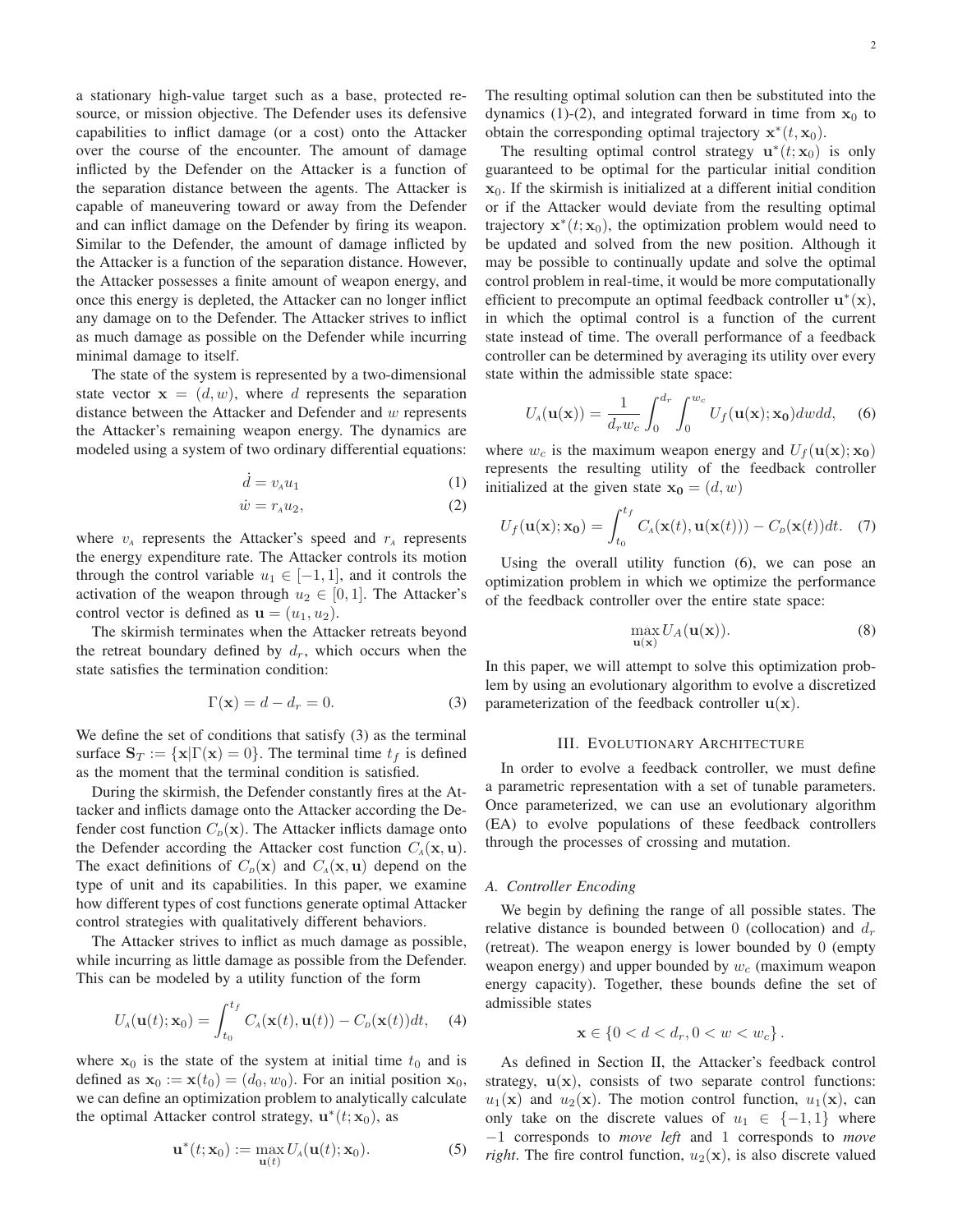

Fig. 1: 2D State Space Control Example



Fig. 2: Grid Parameterization Example

with  $u_2 \in \{0, 1\}$ , where 0 corresponds to *hold fire* and 1 corresponds to *fire*. By bounding the state and discretizing our control output in this way, we can represent the feedback controller as two separate two-dimensional state spaces. Figure 1 shows an example of two such state spaces with arbitrary boundaries defining regions of control. The color of the region indicates the value of the controller output at that given state. Yellow represents a control output of  $u_1 = 1$  for motion control and  $u_2 = 1$  for fire control. Blue represents a control output of  $u_1 = -1$  for the motion control and  $u_2 = 0$  for the fire control.

In order to complete the parameterization of the controller, we must be able to represent the boundaries between the regions of control. This can be done with many different methods such as neural networks, support vector machines, or anchor points [14], [11]. While these methods can be very effective, they can also add more complexity than is necessary in certain problems. For this reason, we aim to use a simpler controller representation: a parameterized grid structure. The grid resolution is defined by parameters  $\epsilon_1$ and  $\epsilon_2$ . The higher the grid resolution, the more complex boundaries this parameterization is able to approximate. Figure 2 shows a parameterized example of the state space boundaries from Figure 1 for  $\epsilon_1 = \epsilon_2 = 4$ .

By parameterizing our controllers in this way, we can represent a candidate control strategy **c** as a set of twodimensional matrices:

$$
\mathbf{c} = \{\mathbf{m},\mathbf{n}\},
$$

where

$$
\mathbf{m} = \left(\begin{array}{ccc} m_{1,1} & \ldots & m_{1,\epsilon_2} \\ \vdots & & \vdots \\ m_{\epsilon_1,1} & \ldots & m_{\epsilon_1,\epsilon_2} \end{array}\right) \mathbf{n} = \left(\begin{array}{ccc} n_{1,1} & \ldots & n_{1,\epsilon_2} \\ \vdots & & \vdots \\ n_{\epsilon_1,1} & \ldots & n_{\epsilon_1,\epsilon_2} \end{array}\right).
$$

A feedback controller can then be parameterized in terms of **c** as  $u(\mathbf{x}; \mathbf{c}) = (u_1(\mathbf{x}; \mathbf{c}), u_2(\mathbf{x}; \mathbf{c}))$ , where  $u_1$  and  $u_2$  are defined as

$$
u_1(\mathbf{x}; \mathbf{c}) = \mathbf{m}_{i,j}
$$
  

$$
u_2(\mathbf{x}; \mathbf{c}) = \mathbf{n}_{i,j} ,
$$

for

$$
i = floor(\frac{\epsilon_1 d}{d_r}) + 1
$$

$$
j = floor(\frac{\epsilon_2 w}{w_c}) + 1
$$

where  $\epsilon_1$  and  $\epsilon_2$  are the resolution of the grid parameterization and  $d_r$  and  $w_c$  are the given boundaries of the state variables.

### *B. Initial Population*

We begin the evolutionary algorithm with a population of M candidate controllers to serve as our first generation  $G_0 = \{c_1, c_2, ..., c_M\}$ . These candidate controllers are initialized with random control values uniformly drawn from the set  $\{-1, 1\}$  for motion control, and  $\{0, 1\}$  for fire control.

After generating the initial population,  $G_0$ , the evolutionary algorithm will fill the next generation,  $G_1$ , as follows. The controllers with fitness in the top 5% of the old generation are considered *elite* and are passed on to the next generation without any change. This ensures that the top performing controllers persist through to the next generation and don't accidentally get degraded by the crossing and mutation operations. The remaining 95% of the next generation is filled with the results of crossing and mutation. This process will repeat until the evolution reaches a predefined number of generations and ends with generation  $G_f$ .

## *C. Fitness Evaluation*

for

As shown in (6), the overall utility of a candidate feedback controller is obtained by evaluating it from a continuum of initial conditions across the admissible state space. Since this is computationally infeasible to do, we approximate the overall utility by sampling the state space at a  $\gamma_1 \times \gamma_2$  grid of different initial conditions. We define the set of  $n = \gamma_1 \gamma_2$ initial conditions as  $\mathbf{X}_0 = {\mathbf{x}_{0,1} \mathbf{x}_{0,2} \dots \mathbf{x}_{0,n}}$ . These initial conditions can be represented as the set

$$
\mathbf{X}_0 = \{(w, d) | \forall w \in \bar{w}, d \in \bar{d}\},\
$$

$$
\bar{w} = \left\{ j \frac{w_c}{\gamma_1} \quad | \quad j \in \mathbb{Z} : 1 \le j \le \gamma_1 \right\}
$$

$$
\bar{d} = \left\{ j \frac{d_r}{\gamma_2} \quad | \quad j \in \mathbb{Z} : 1 \le j \le \gamma_2 \right\}
$$

.

An individual candidate controller  $c_i$  can be used to parametrize a feedback controller  $\mathbf{u} = (\mathbf{x}, \mathbf{c}_i)$  which is then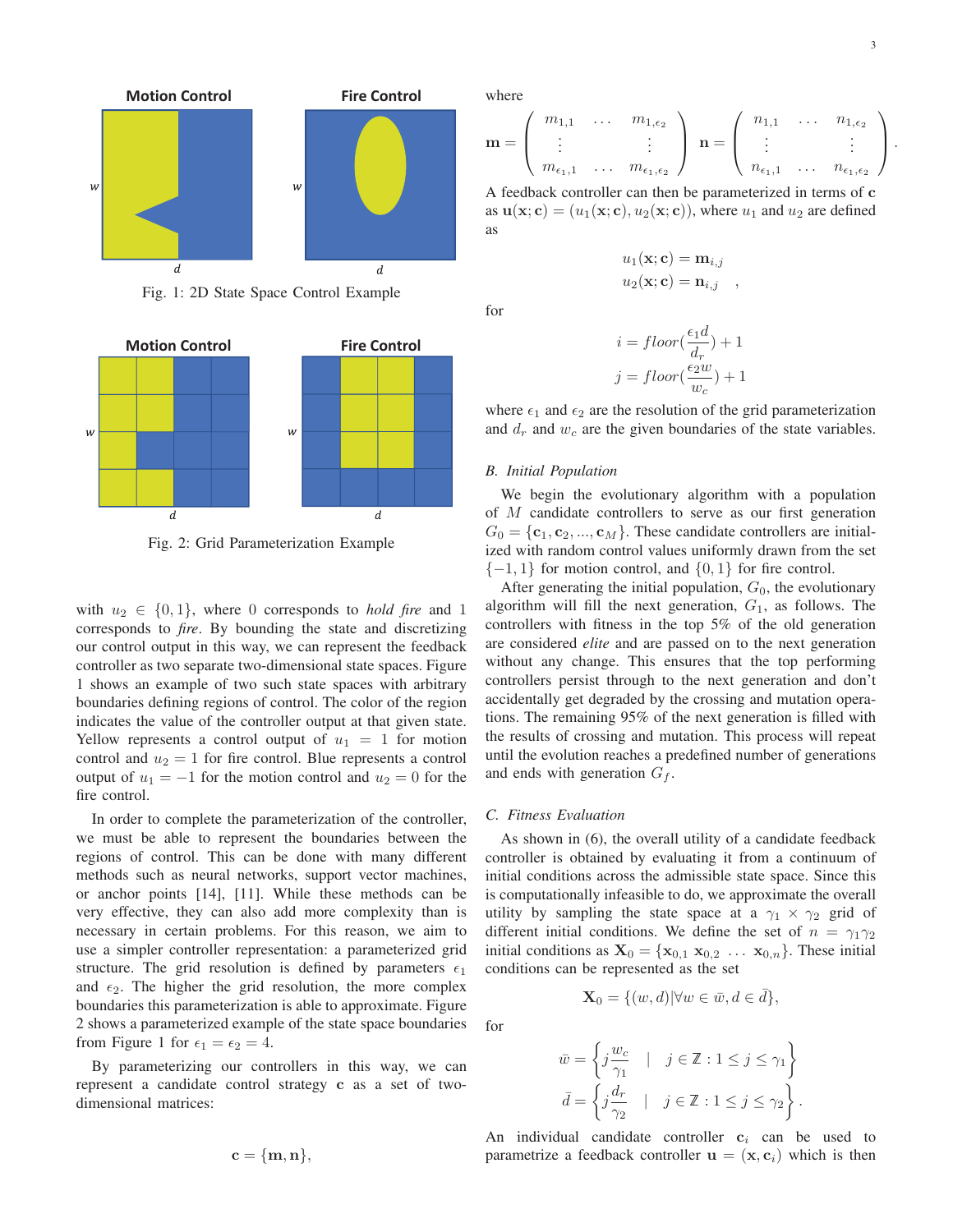

Fig. 3: Crossing Example

evaluated individually at each of these initial conditions to return a utility as described in (7). The total fitness of a candidate controller  $c_i$  is defined as the average of all the utilities resulting from evaluating  $\mathbf{u} = (\mathbf{x}, \mathbf{c}_i)$  at the initial conditions in the set  $X_0$  and is defined as

$$
f_i(\mathbf{u}(\mathbf{x}; \mathbf{c}_i); \mathbf{X}_0) := \frac{1}{n} \sum_{k=1}^n U_f(\mathbf{u}(\mathbf{x}; \mathbf{c}_i); \mathbf{x}_{0,k}).
$$

This total fitness is used throughout the rest of the evolutionary algorithm to judge how fit the candidate controller is with respect to the rest of the population.

# *D. Crossing*

Crossing begins by randomly selecting two parents from the previous generation. The likelihood that a candidate controller is selected for crossing is proportional to its relative fitness with respect to the rest of the population. The more fit the individual, the higher the probability that it will be selected for crossing.

Once two parents, (referred to as  $\mathbf{c}_a$  and  $\mathbf{c}_b$ ), are selected, a child controller  $\mathbf{c}_c$  is created by subdividing the parent's state space using a *split point* method. A *split point* is defined as a point that is randomly selected from the admissible bounded state space with uniform probability distribution. For this crossing method, two split points are generated;  $s_1 = \{d_1, w_1\}$ and  $s_2 = \{d_2, w_2\}$ . Given these two split points, the value of a cell in the child's control matrix (take for example the motion control matrix  $\mathbf{m}_{c_{i,j}}$  can be defined as

$$
\mathbf{m}_{c_{i,j}} = \begin{cases} \mathbf{m}_{a_{i,j}} & \ell_1 < \ell_2 \\ \mathbf{m}_{b_{i,j}} & \ell_1 \geq \ell_2 \end{cases},
$$

for

$$
\ell_1 = \sqrt{(d_i - d_1)^2 + (w_j - w_1)^2}
$$

$$
\ell_2 = \sqrt{(d_i - d_2)^2 + (w_j - w_2)^2},
$$

where  $\{d_i, w_i\}$  is the state value of the center of grid cell  $\mathbf{m}_{c_{i,j}}$ :

$$
d_i = (i - 1)\frac{d_r}{\epsilon_1} + \frac{d_r}{2\epsilon_1}
$$

$$
w_j = (j - 1)\frac{w_c}{\epsilon_2} + \frac{w_c}{2\epsilon_2}.
$$

This process computes the distance from each split point to the center of every grid cell. Grid cells closer to split point  $s_1$  will have their control assigned from the corresponding grid cell in parent  $c_a$ . Grid cells closer to split point  $s_2$  will have their control assigned from the corresponding grid cell in parent **c**b. An example of this process for the motion control matrix is show in Figure 3. The red dot indicates split point  $s_1$  and the blue dot indicates split point  $s_2$ .

This process is performed independently for each of the control matrices; once for the motion control matrix, and once for the fire control matrix. The result is a child whose control matrices contain information from both parents. Since this crossing is fitness based, candidate controllers with higher overall fitness will be more likely to produce children and pass on their control information.

# *E. Mutation*

After a child  $c_c = \{m, n\}$  is produced from crossing, random mutations are applied to create a mutated version of the child  $\bar{\mathbf{c}}_c = {\bar{\mathbf{m}}, \bar{\mathbf{n}}}.$  Each cell in each of the child's control matrices has a  $\mu$  chance of being mutated. When a mutation occurs, the cell's control value is randomly reassigned from the admissible control values. For a cell in the mutated motion control matrix  $\bar{m}_{i,j}$ , the resulting distribution of control values is

$$
p(\bar{\mathbf{m}}_{i,j}) = \begin{cases} 1 - \mu & \bar{\mathbf{m}}_{i,j} = \mathbf{m}_{i,j} \\ \mu & \bar{\mathbf{m}}_{i,j} \in \{-1, 1\} \end{cases}.
$$

For the fire control matrix, the resulting distribution for the control values is

$$
p(\bar{\mathbf{n}}_{i,j}) = \begin{cases} 1 - \mu & \bar{\mathbf{n}}_{i,j} = \mathbf{n}_{i,j} \\ \mu & \bar{\mathbf{n}}_{i,j} \in \{0,1\} \end{cases} .
$$

The resulting mutated child  $\bar{c}$  is then added to the set of candidate controllers for the next generation.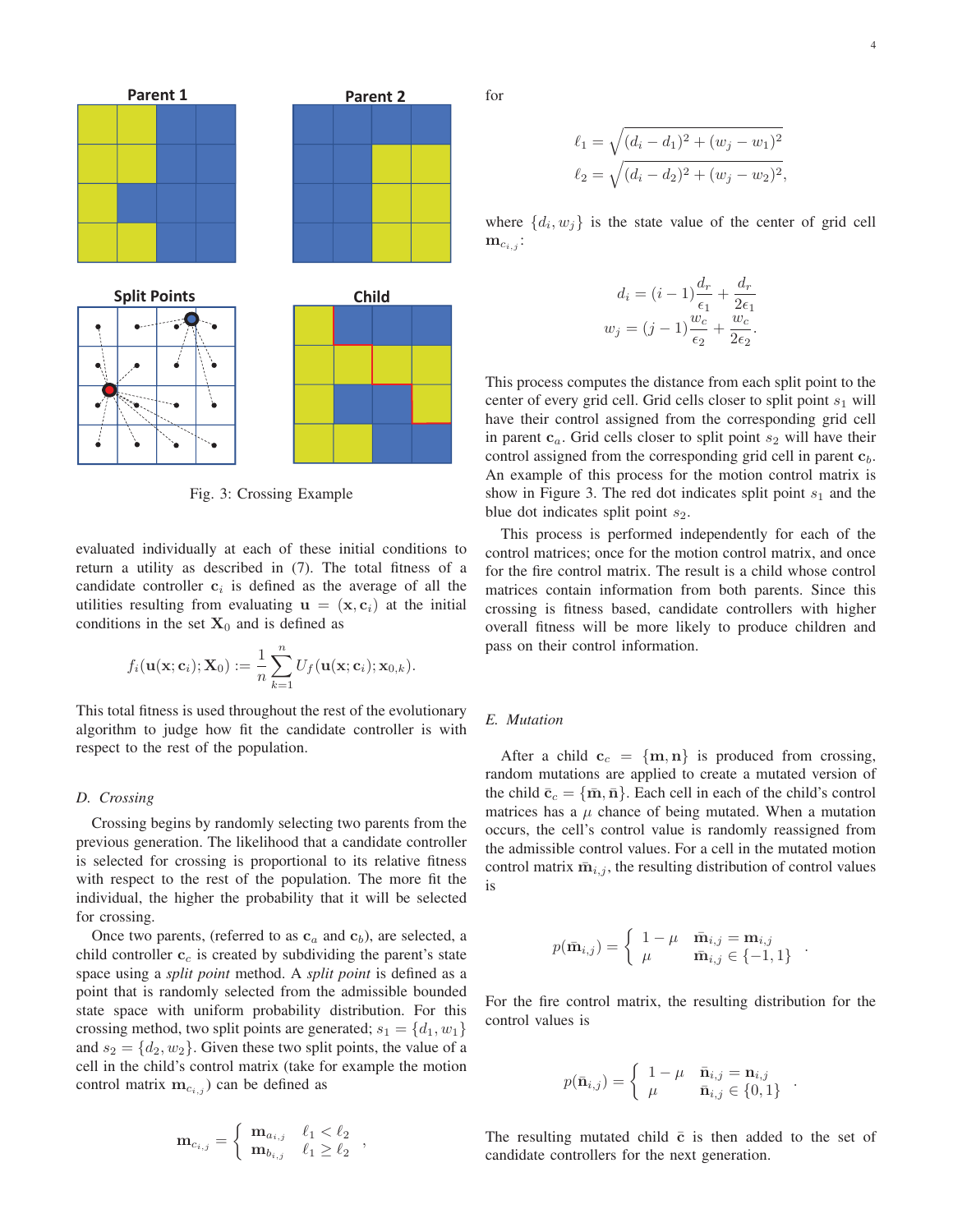

Fig. 4: Cost Function of Melee Attacker vs Melee Defender

## IV. RESULTS AND ANALYSIS

The results in this section were obtained by evolving a population of 200 candidate controllers over 2000 generations with the following parameters:

| Attacker Velocity: $v_4 = 0.2$                             |  |
|------------------------------------------------------------|--|
| Weapon Energy Depletion Rate: $r_A = 0.1$                  |  |
| Retreat Distance: $d_r = 10$                               |  |
| Maximum Weapon Energy : $w_c = 10$                         |  |
| Controller Grid Resolution: $\epsilon_1 = \epsilon_2 = 16$ |  |
| Initial Condition Resolution: $\gamma_1 = \gamma_2 = 16$   |  |
| Mutation Chance: $\mu = 0.2\%$                             |  |

## *A. Melee Attacker vs. Melee Defender*

We begin with the case in which both Attacker and Defender have damage profiles that correspond to close range melee units. The Defender is a balanced unit that inflicts moderate damage up close and has a slow exponential damage drop off as the relative distance increases.

$$
C_p(\mathbf{x}) = e^{(-d/5)}\tag{9}
$$

The Attacker is a specialized unit that inflicts high damage at close range, but as a consequence has a fast exponential drop off as distance increases.

$$
C_{A}(\mathbf{x}, \mathbf{u}) = u_2 \left( 2e^{(-2d/5)} \right) \tag{10}
$$

Figure 4 shows both of these damage profiles overlaid on each other for  $u_2 = 1$ . For all distances closer than  $d = 3.46$ , the Attacker has a damage advantage. For all distances greater than  $d = 3.46$ , the Defender has a damage advantage.

The evolutionary algorithm was run and the resulting fitness change over the 2000 generations is shown in Figure 5. The maximum fitness follows a logarithmic shape, with most of the improvements happening early in the evolution. We can also see that at no point does the maximum fitness decrease



Fig. 5: Fitness Over the Generations

from one generation to the next. This is a direct result of elitism. The candidate controller with the highest fitness in the last generation is considered the best evolved controller and is examined in the following analysis.

Figure 6a shows the motion control matrix and Figure 6b shows the fire control matrix of this best evolved controller. Four sample trajectories are shown by the solid/dashed red/green overlaid lines. A solid line indicates a trajectory that is initialized from a state within the EA training set ( $\mathbf{x}_0 \in \mathbf{X}_0$ ). A dashed line indicates a trajectory that is initialized from an untrained initial condition ( $\mathbf{x}_0 \notin \mathbf{X}_0$ ). The color of the line indicates the type of strategy implemented. A red line indicates an *kiting* strategy and a green line indicates a *retreat* strategy.

We begin by looking at the solid red line. This trajectory starts in a trained initial condition with close to full weapon energy at a far distance,  $x_0 = \{9.33, 9.33\}$ . We can see that from this initial condition, the Attacker starts by holding its fire while approaching the Defender. Once the Attacker gets close, it begins to expend its weapon energy and inflict damage onto the Defender. It remains in this position until its weapon energy starts to run out. At this point the Attacker begins to retreat while continuing to inflict damage until it completely runs out of weapon energy.

The integrated utility over the course of this trajectory can be seen as the solid red line in Figure 7. We can see that as the Attacker is approaching, it suffers an increasing amount of damage from the Defender. It seems counterintuitive for the Attacker to hold its fire since it could be reducing its net damage by inflicting damage on the Defender. The reason for this behavior is the finite weapon energy of the Attacker. By holding fire, the Attacker is able to wait until it has a significant damage advantage before it begins attacking. This allows the Attacker to get as much net damage as possible from its limited energy. At time  $t = 35$  we can see that the Attacker begins attacking the Defender and the utility starts to sharply increase. This result shows that the evolutionary algorithm was able to develop a control strategy to conserve the limited weapon energy of the Attacker and only use it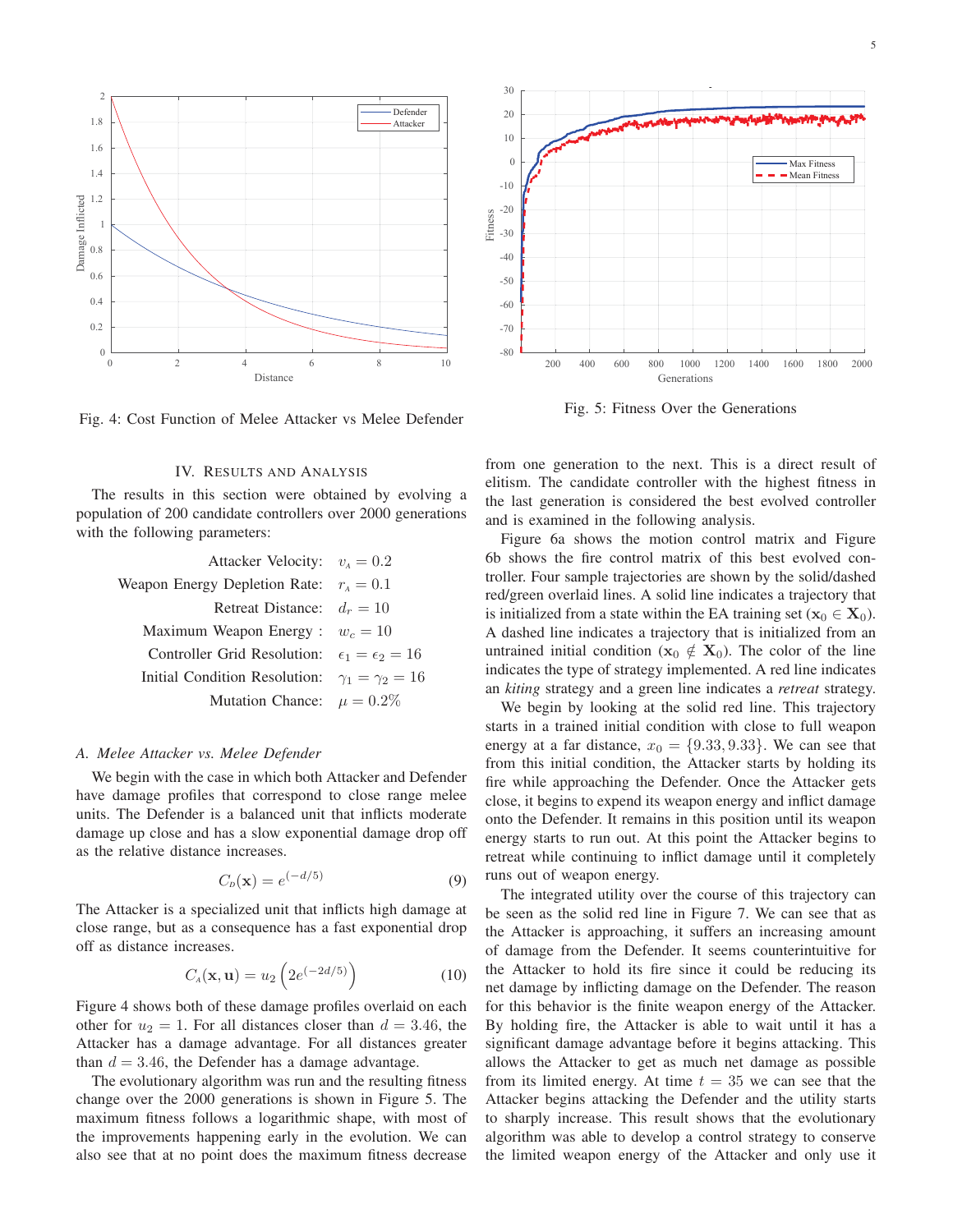

Fig. 6: Best Evolved Melee Attacker Grid Controllers



Fig. 7: Integral Utility of Trajectories

when the net damage is the highest.

The dashed red line shows a trajectory that starts from the untrained initial condition of  $x_0 = \{4.2, 2.9\}$ . We can see that this trajectory implements a very similar strategy to the red solid line. It engages the Defender, attacks from a close distance, and then disengages The integral utility for the trajectory is shown as the dashed red line in Figure 7. Even though this Attacker started from an untrained initial condition, it was able to implement the kiting strategy and inflicted more damage on the enemy than it received in turn. This type of result indicates that the evolved solution is generalized enough to translate its performance into initial conditions it has never seen before.

The solid green trajectory starts from the trained initial condition where the Attacker has only 4 weapon energy and starts at a distance of 8 from the Defender,  $x_0 = \{8, 4\}$ . The

Attacker decides to retreat while using as much of its remaining weapon energy as possible. In this case, the damage that would be incurred trying to approach the Defender would be significantly greater than the amount of damage the Attacker could inflict with only 4 weapon energy remaining. The best strategy in this case is to take as small of a loss as possible and retreat while expending all remaining weapon energy. The integral utility for this trajectory can be seen in Figure 7 as the solid green line.

The dashed green trajectory shows a similar scenario, but in this case the Attacker starts in the untrained state of 1.7 weapon energy at a relative distance of 3.4,  $x_0 = \{3.4, 1.7\}$ . We can see that similarly to the trained initial condition, this trajectory implements a retreat strategy to minimize incurred cost. We can see that during its retreat, the Attacker passed through a blue *hold fire* grid cell in the fire control. In this case, the Attacker was already out of weapon energy, so the cell did not have an effect. However, if a trajectory with remaining weapon energy were to pass through this cell, a yellow *fire* cell would have reduced the incurred cost and ended up with a slightly higher integral utility.

These small errors indicate that our controller was not completely done evolving and needed more time to refine the controller through crossing and mutation. While these errors may seem large, we can see that they are in locations that have very few trajectories passing through them. The fewer trajectories that pass through a cell, the less impact it has on the overall utility. The lower the effect a cell has on the utility, the less likely it is to be improved over another more impactful cell during the evolutionary algorithm. So overall, while these cells are indeed incorrect, they have a relatively small impact on the utility of trajectories generated by controller.

# *B. Ranged Attacker vs. Melee Defender*

Next we examine the case in which the Attacker has a damage profile corresponding to a ranged unit. A ranged unit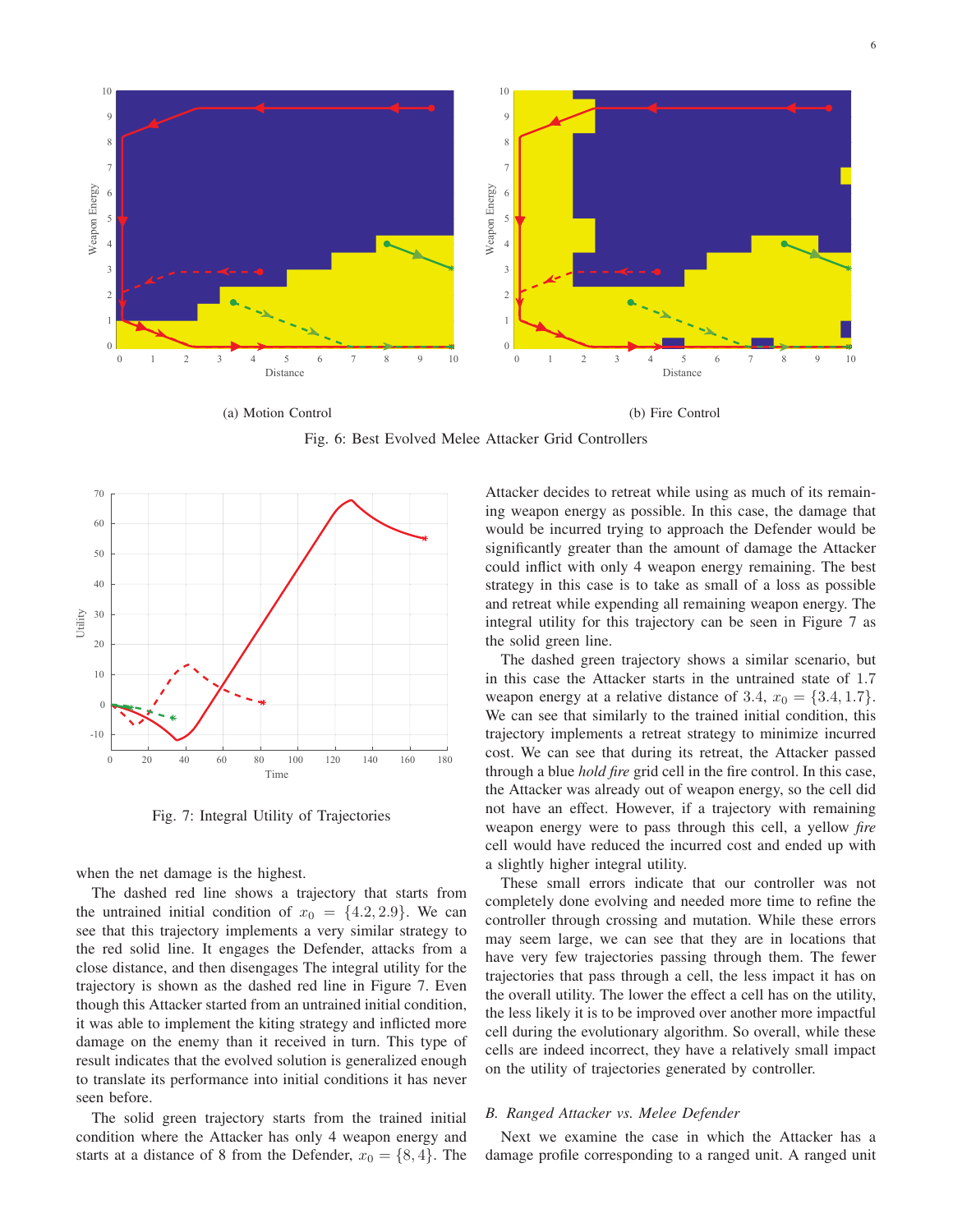

(a) Motion Control

(b) Fire Control

Fig. 8: Best Evolved Ranged Attacker Grid Controllers



Fig. 9: Cost Function of Ranged Attacker vs Melee Defender

inflicts maximum damage from some non-zero distance that is usually outside the effective range of a melee unit. The damage profile chosen for our ranged unit is defined as

$$
C_{A}(\mathbf{x}, \mathbf{u}) = u_2 \left( e^{-(d-5.5)^2/2} \right). \tag{11}
$$

Figure 9 shows this ranged damage profile along side the standard melee damage profile from equation (9) for  $u_2 = 1$ . As shown, the ranged Attacker inflicts maximum damage at  $d = 5.5$  and has a steep drop off in either direction.

The evolutionary algorithm was run using this ranged damage profile for the Attacker and the standard melee damage profile for the Defender. Similarly to the previous case, the maximum fitness over the evolution follows a logarithmic shape. The control matrices of the candidate controller with the highest overall fitness in the final generation are shown in Figure 8.



Fig. 10: Integral Utility

We begin the analysis with the solid red trajectory initialized from the trained initial condition of  $x_0 = \{9.66, 9.66\}$ . The Attacker begins by holding its fire while approaching the Defender. At a distance of  $d = 5.66$ , the Attacker starts to fire. This strategy persists until it is almost out of weapon energy at which time it expends the rest of its weapon energy while running away to the retreat boundary.

Unlike the melee unit, this ranged control strategy did not hold the Attacker at its peak damage distance (in this case  $d = 5.5$ ). Instead, it held it at a distance of  $d = 5.66$ . This behavior is a result of the controller parameterization. The only way for the parameterized grid controller to hold the Attacker at a fixed distance is to place it on a boundary between *move left* and *move right*. Ideally we would like to hold the Attacker at  $d = 5.5$ , but with the given grid resolution, the closest cell boundary occurs at  $d = 5.66$ . So the controller evolved a